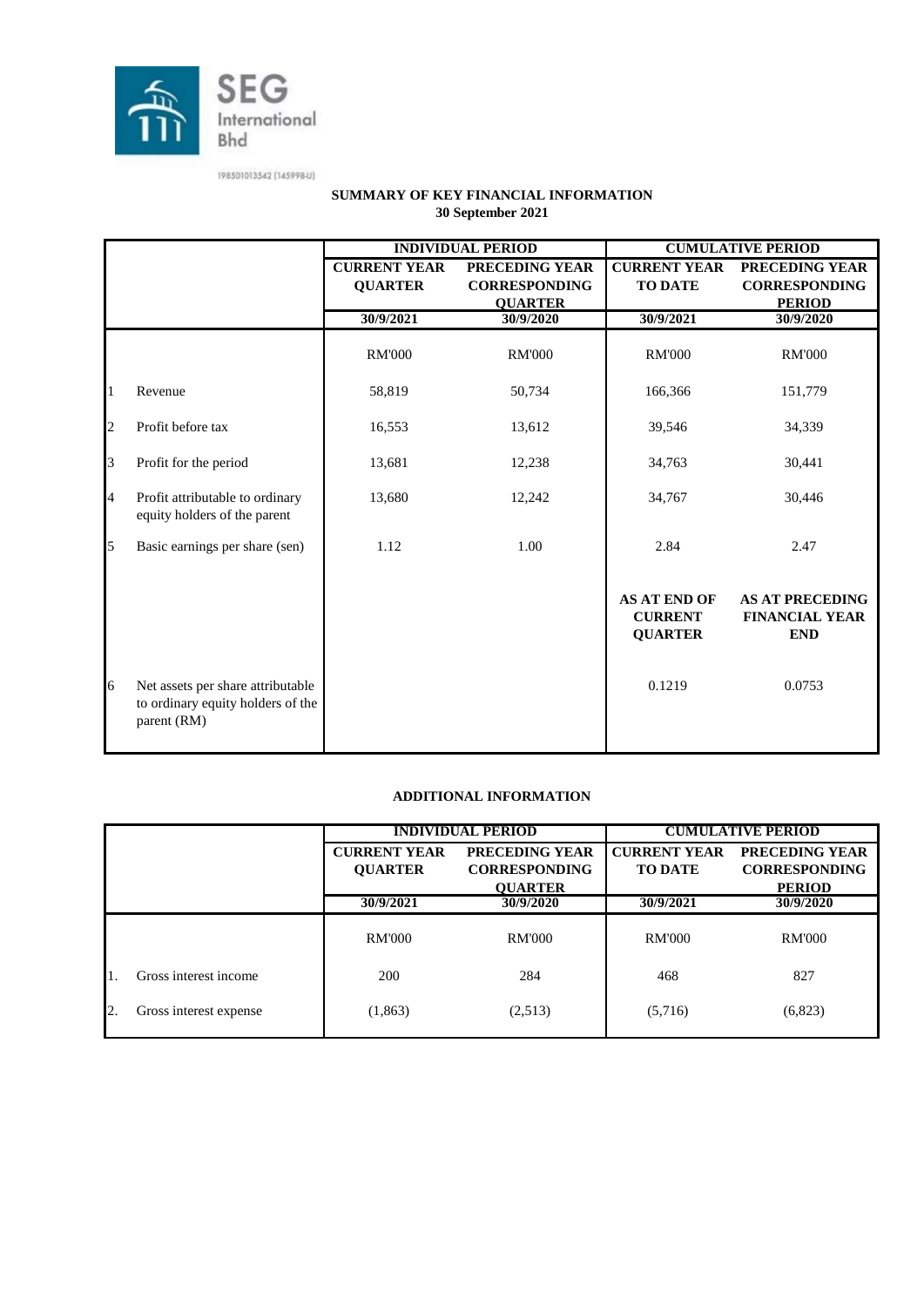

#### **for the period ended 30 September 2021 CONDENSED CONSOLIDATED STATEMENT OF COMPREHENSIVE INCOME**

|                                                                          |                  | <b>Current Period</b><br>3 months ended<br>30 - September |                  | <b>Cumulative Period</b><br>9 months ended<br>30 - September |  |
|--------------------------------------------------------------------------|------------------|-----------------------------------------------------------|------------------|--------------------------------------------------------------|--|
|                                                                          | 2021<br>(RM'000) | 2020<br>(RM'000)                                          | 2021<br>(RM'000) | 2020<br>(RM'000)                                             |  |
| Revenue                                                                  | 58,819           | 50,734                                                    | 166,366          | 151,779                                                      |  |
| Cost of services                                                         | (19, 833)        | (15, 389)                                                 | (56, 837)        | (46, 565)                                                    |  |
| <b>Gross profit</b>                                                      | 38,986           | 35,345                                                    | 109,529          | 105,214                                                      |  |
| Interest income                                                          | 200              | 284                                                       | 468              | 827                                                          |  |
| Other income                                                             | 2,721            | 3,116                                                     | 6,212            | 7,746                                                        |  |
|                                                                          | 41,907           | 38,745                                                    | 116,209          | 113,787                                                      |  |
| Distribution expenses                                                    | (1,584)          | (1,647)                                                   | (4,652)          | (5, 154)                                                     |  |
| Administrative expenses                                                  | (10,629)         | (9,838)                                                   | (33,615)         | (34, 217)                                                    |  |
| Other expenses                                                           | (11,278)         | (11, 135)                                                 | (32,680)         | (33,254)                                                     |  |
| Finance costs                                                            | (1,863)          | (2,513)                                                   | (5,716)          | (6,823)                                                      |  |
| Profit before tax                                                        | 16,553           | 13,612                                                    | 39,546           | 34,339                                                       |  |
| Income tax                                                               | (2,872)          | (1, 374)                                                  | (4,783)          | (3,898)                                                      |  |
| Profit for the period                                                    | 13,681           | 12,238                                                    | 34,763           | 30,441                                                       |  |
| Profit attributable to:                                                  |                  |                                                           |                  |                                                              |  |
| Equity holders of the Company                                            | 13,680           | 12,242                                                    | 34,767           | 30,446                                                       |  |
| Non-controlling interests                                                | 1                | (4)                                                       | (4)              | (5)                                                          |  |
|                                                                          | 13,681           | 12,238                                                    | 34,763           | 30,441                                                       |  |
| Other comprehensive income:                                              |                  |                                                           |                  |                                                              |  |
| Item that cannot be reclassified to profit or loss:                      |                  |                                                           |                  |                                                              |  |
| Fair value gain through other comprehensive income                       |                  |                                                           |                  |                                                              |  |
| ("FVOCI") equity instruments                                             |                  |                                                           |                  | 200                                                          |  |
| Surplus on revaluation of properties, net of tax                         | 22,008           |                                                           | 22,008           |                                                              |  |
| Item that can be reclassified to profit or loss:                         |                  |                                                           |                  |                                                              |  |
| Foreign currency translation differences                                 | 174              | 283                                                       |                  | 122                                                          |  |
| Total comprehensive income for the period                                | 35,863           | 12,521                                                    | 56,771           | 30,763                                                       |  |
| Total comprehensive income attributable to:                              |                  |                                                           |                  |                                                              |  |
| Equity holders of the Company                                            | 35,862           | 12,525                                                    | 56,775           | 30,768                                                       |  |
| Non-controlling interests                                                | 1                | (4)                                                       | (4)              | (5)                                                          |  |
|                                                                          | 35,863           | 12,521                                                    | 56,771           | 30,763                                                       |  |
| Earnings per share attributable to equity holders of the Company (sen):- |                  |                                                           |                  |                                                              |  |
| - Basic                                                                  | 1.12             | 1.00                                                      | 2.84             | 2.47                                                         |  |
|                                                                          |                  |                                                           |                  |                                                              |  |
| - Fully diluted                                                          | 1.11             | 1.00                                                      | 2.83             | 2.46                                                         |  |

The Condensed Consolidated Statement of Comprehensive Income should be read in conjunction with the Annual Financial Statements for the year ended 31 December 2020.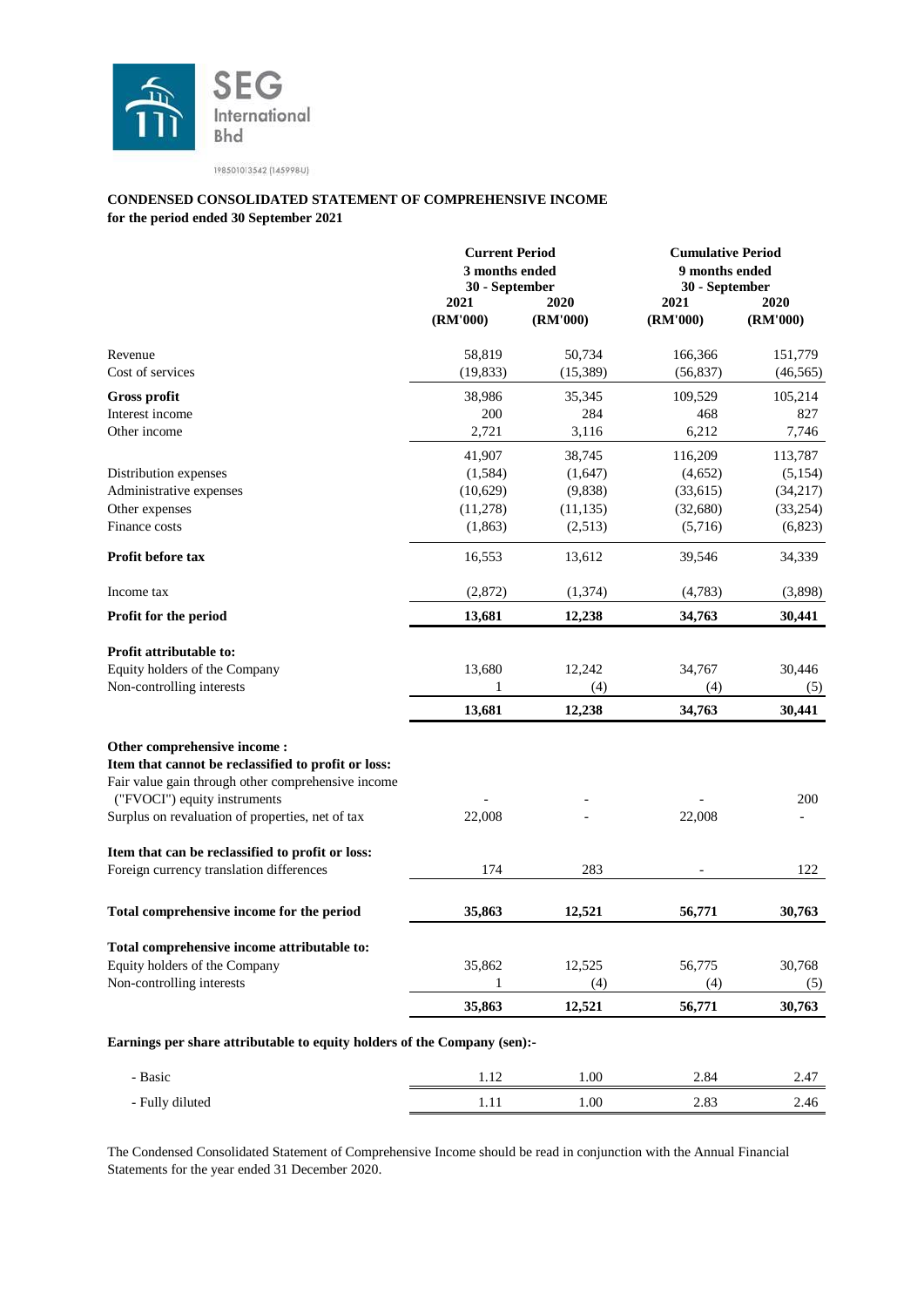

#### **CONDENSED CONSOLIDATED STATEMENT OF FINANCIAL POSITION**

**As at 30 September 2021**

|                                                             | As at<br>30 September 2021 | As at<br>31 December 2020 |
|-------------------------------------------------------------|----------------------------|---------------------------|
| <b>ASSETS</b>                                               | (RM'000)                   | (RM'000)                  |
| <b>NON-CURRENT ASSETS</b>                                   |                            |                           |
| Property, plant and equipment                               | 96,441                     | 74,935                    |
| Investment properties                                       | 6,771                      | 6,841                     |
| Intangible assets                                           | 27,521                     | 27,522                    |
| Other investments                                           | 655                        | 660                       |
| Receivables                                                 | 4,391                      | 4,390                     |
| Right-of-use assets                                         | 123,781                    | 130,632                   |
| Deferred tax assets                                         | 9,311                      | 7,174                     |
|                                                             | 268,871                    | 252,154                   |
| <b>CURRENT ASSETS</b>                                       |                            |                           |
| Inventories                                                 | 92                         | 85                        |
| Receivables                                                 | 29,751                     | 30,635                    |
| Tax recoverable                                             | 2,578                      | 2,173                     |
| Other financial asset                                       | 280                        | 278                       |
| Deposits, cash and bank balances                            | 118,408                    | 53,045                    |
|                                                             | 151,109                    | 86,216                    |
| <b>TOTAL ASSETS</b>                                         |                            |                           |
|                                                             | 419,980                    | 338,370                   |
| <b>EQUITY AND LIABILITIES</b><br><b>CURRENT LIABILITIES</b> |                            |                           |
| Borrowings                                                  | 32,274                     | 24,272                    |
| Lease liabilities                                           | 22,895                     | 19,738                    |
| Payables                                                    | 59,709                     | 45,715                    |
| Contract liabilities                                        | 33,463                     | 23,970                    |
| Current tax liabilities                                     | 1,898                      | 347                       |
|                                                             | 150,239                    | 114,042                   |
| NET CURRENT LIABILITIES                                     | 870                        | (27, 826)                 |
| <b>NON-CURRENT LIABILITIES</b>                              |                            |                           |
| <b>Borrowings</b>                                           |                            | 7,250                     |
| Lease liabilities                                           | 111,003                    | 120,827                   |
| Payables                                                    | 1,834                      | 2,034                     |
| <b>Contract liabilties</b>                                  | 1,275                      | 1,164                     |
| Provisions                                                  | 530                        | 442                       |
| Deferred tax liabilities                                    | 6,712                      | 1,338                     |
|                                                             | 121,354                    | 133,055                   |
| <b>TOTAL LIABILITIES</b>                                    | 271,593                    | 247,097                   |
| <b>NET ASSETS</b>                                           | 148,387                    | 91,273                    |
|                                                             |                            |                           |
| EQUITY ATTRIBUTABLE TO EQUITY HOLDERS OF THE COMPANY        |                            |                           |
| Share capital                                               | 147,707                    | 147,707                   |
| Treasury shares                                             | (45, 191)                  | (45, 191)                 |
| Reserves                                                    | 46,900                     | (10, 218)                 |
|                                                             | 149,416                    | 92,298                    |
| NON-CONTROLLING INTERESTS                                   | (1,029)                    | (1,025)                   |
| <b>TOTAL EQUITY</b>                                         | 148,387                    | 91,273                    |
| <b>TOTAL EQUITY AND LIABILITIES</b>                         | 419,980                    | 338,370                   |
|                                                             |                            |                           |

The Condensed Consolidated Statement of Financial Position should be read in conjunction with the Annual Financial Statements for the year ended 31 December 2020.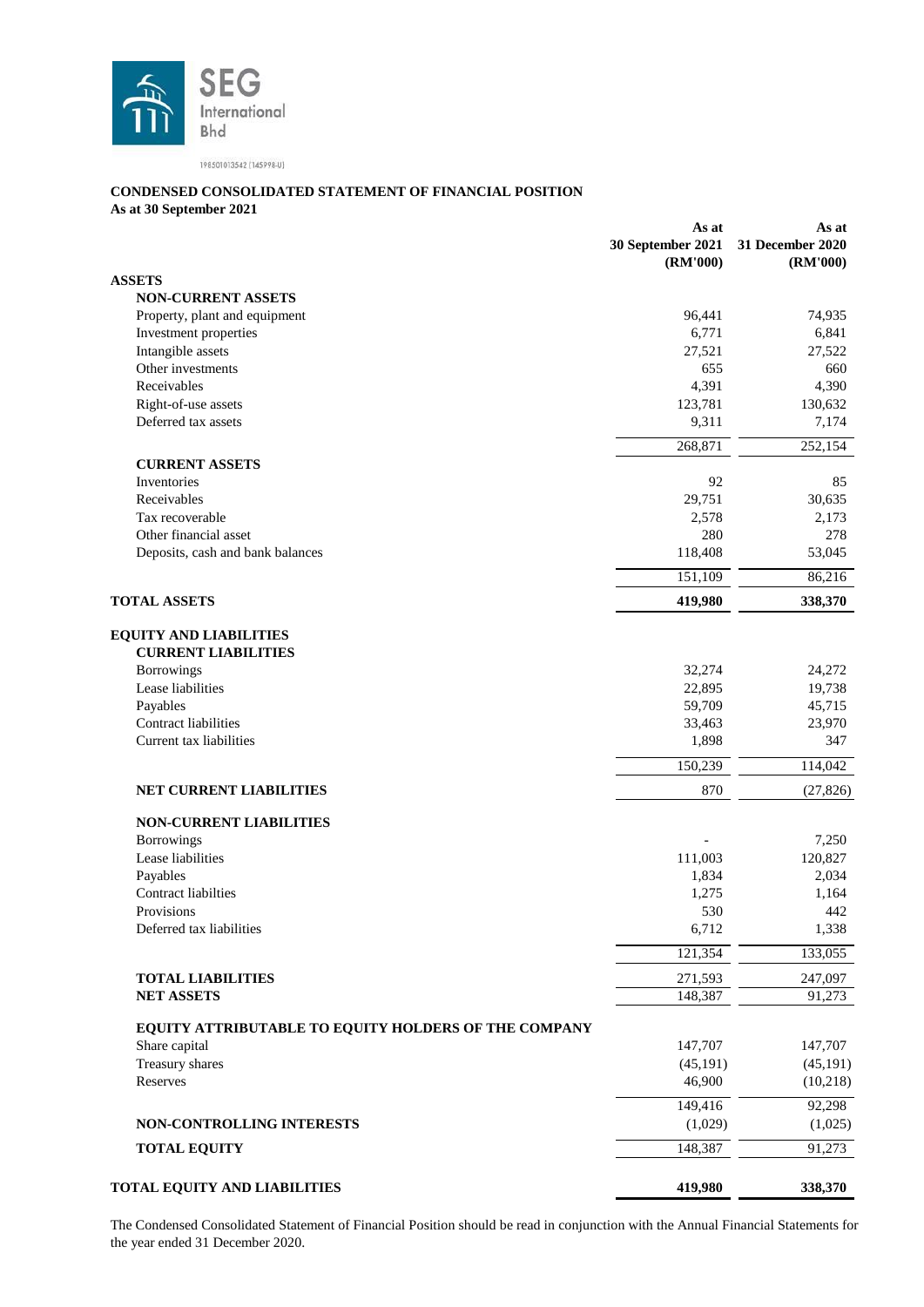

#### **CONDENSED CONSOLIDATED STATEMENT OF CHANGES IN EQUITY for the period ended 30 September 2021**

**Non-Distributable**  $\ddotmark$ **Distributable Fair Value Reserve of Share-Retained Financial Exchange Based Profit/ Attributable Non-Share Asset at Payment Treasury Controlling Revaluation Translation (Accumulated to Owners of Capital FVOCI Reserves Reserve Reserve Shares Losses) the Company Interests Total Equity RM'000 RM'000 RM'000 RM'000 RM'000 RM'000 RM'000 RM'000 RM'000 RM'000 As at 1 January 2021** 147,707 - - 198 1,991 (45,191) (12,407) 92,298 (1,025) 91,273 Profit for the period and the period and the set of the set of the set of the set of the period of the period of the set of the set of the set of the set of the set of the set of the set of the set of the set of the set of Other comprehensive income 21,753 - 21,753 - 21,753 - 21,753 - 21,753 - 21,753 - 21,753 - 21,753 - 21,753 - 21,753 - 21,753 - 21,753 - 21,753 - 21,753 - 21,753 - 21,753 - 21,753 - 21,753 - 21,753 - 21,753 - 21,753 - 21,753 **Total comprehensive income for the period**  $\qquad \qquad$   $\qquad \qquad$   $\qquad \qquad$  22,008 (255) -  $\qquad \qquad$  34,767 56,520 (4) 56,516 **Transactions with owners:-** - Share-based payments - - - - - - - - - - - - - 598 - - - - 598 - - - 598 - - - 598 - - - 598 - - - 598 - - - 598 - - - 598 - - - 598 - - - 598 - - - 598 - - - 598 - - - 598 - - - - 598 - - - - 598 - - - - - 598 - - - - -**As at 30 September 2021** 147,707 - 22,008 (57) 2,589 (45,191) 22,360 149,416 (1,029) 148,387 **As at 1 January 2020 (restated)** 147,707 (200) - 9 1,969 (37,486) (20,937) 91,062 (1,020) 90,042 Profit for the period and the set of the period and the set of the set of the set of the set of the set of the set of the set of the set of the set of the set of the set of the set of the set of the set of the set of the s Other comprehensive income and the comprehensive income and the state of the comprehensive income 322 - 322 - 322 **Total comprehensive income for the period CONF 4 200** - 122 - **122** - 30,446 30,768 (5) 30,763 **Transactions with owners:-** - Purchase of treasury shares - - - - - - - - - (7,705) - (7,705) - (7,705) - (7,705) - (7,705) - Share-based payments - - - - - - - - - - 119 - 119 - 119 - 119 - 119 **As at 30 September 2020** 147,707 - 113,219 113,219 113,219 113,219

The Condensed Consolidated Statement Of Changes In Equity should be read in conjunction with the Annual Financial Statements for the year ended 31 December 2020.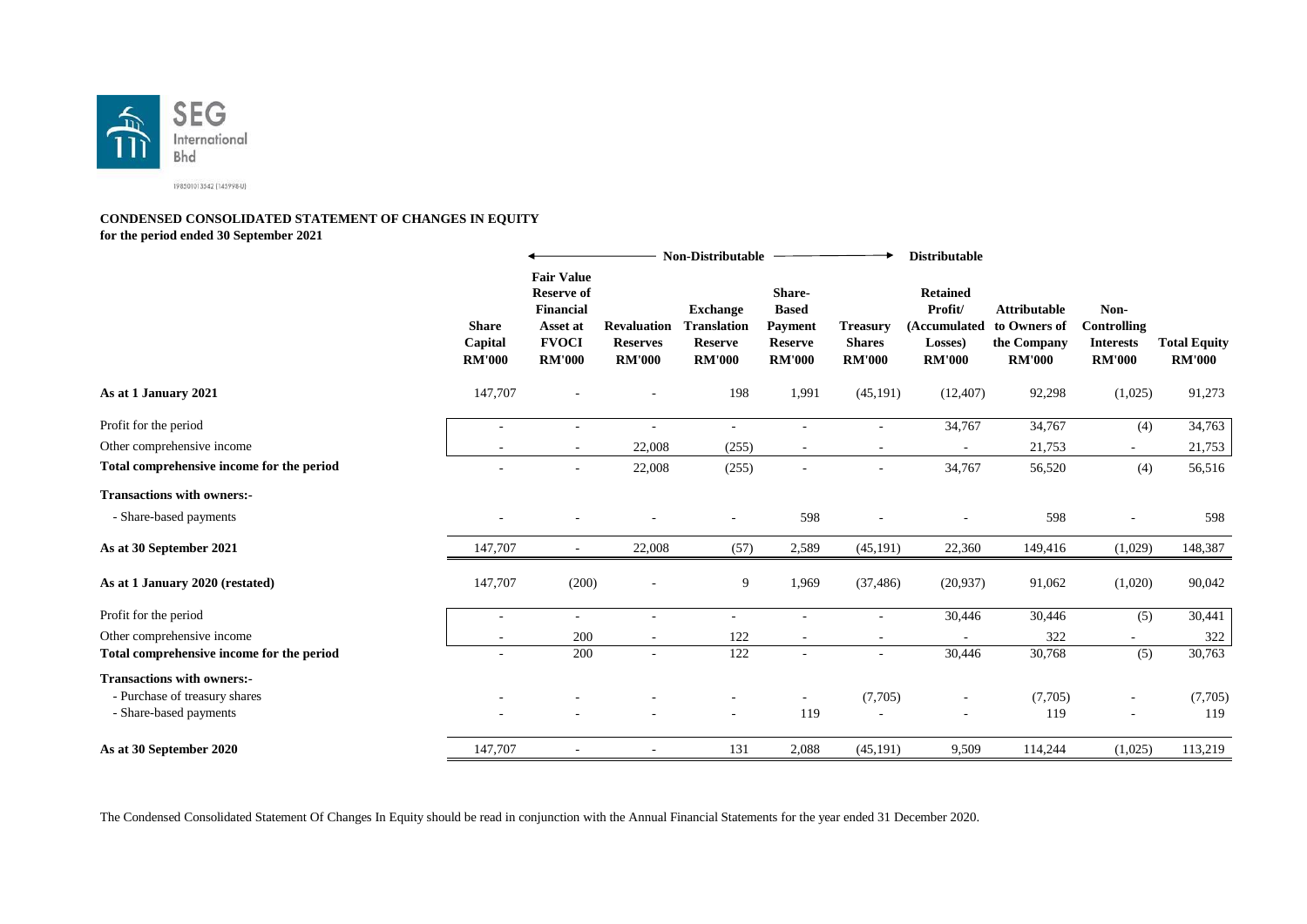

#### **CONDENSED CONSOLIDATED STATEMENT OF CASH FLOWS for the period ended 30 September 2021**

|                                                                        | 30 September 2021<br>(RM'000) | 30 September 2020<br>(RM'000) |
|------------------------------------------------------------------------|-------------------------------|-------------------------------|
| <b>Cash flows from operating activities</b>                            |                               |                               |
| Profit before tax                                                      | 39,546                        | 34,339                        |
| <b>Adjustment for:-</b>                                                |                               |                               |
| - Non-cash items                                                       | 22,381                        | 29,193                        |
| - Non-operating items                                                  | 1,341                         | 823                           |
| Operating cash flows before changes in working capital                 | 63,268                        | 64,355                        |
| <b>Changes in working capital</b>                                      |                               |                               |
| - (Increase)/Decrease in inventories                                   | (7)                           | 1                             |
| - Increase in trade and other receivables                              | (20)                          | (792)                         |
| - Increase/(Decrease) in trade and other payables                      | 22,229                        | (13,829)                      |
| <b>Cash generated from operations</b>                                  | 85,470                        | 49,735                        |
| - Net taxes paid                                                       | (400)                         | (2,092)                       |
| - Interest received                                                    | 468                           | 827                           |
| - Interest paid                                                        | (553)                         | (1,404)                       |
| Net cash generated from operating activities                           | 84,985                        | 47,066                        |
| <b>Cash flows from investing activities</b>                            |                               |                               |
| - Proceeds from disposal of property, plant and equipment              | 272                           | 15                            |
| - Purchase of property, plant and equipment                            | (1, 178)                      | (1,980)                       |
| - Gain on other investment                                             | (2)                           | (4)                           |
| - Dividend received                                                    | 29                            | 32                            |
| Net cash used in investing activities                                  | (879)                         | (1,937)                       |
| <b>Cash flows from financing activities</b>                            |                               |                               |
| - Payment of principal portion of lease liabilities                    | (17, 889)                     | (17, 594)                     |
| - Net (repayment)/drawdown of borrowings                               | (854)                         | 5,938                         |
| - Purchase of own shares                                               |                               | (7,705)                       |
| - Placement of deposits with licensed banks and financial institutions |                               |                               |
| with maturity of more than three months                                | (168)                         | (179)                         |
| Net cash used in financing activities                                  | (18, 911)                     | (19, 540)                     |
| Net increase in cash and cash equivalents                              | 65,195                        | 25,589                        |
| Cash and cash equivalents at beginning of the period                   | 47,721                        | 53,562                        |
| Cash and cash equivalents at end of the period                         | 112,916                       | 79,151                        |

The Condensed Consolidated Statement of Cash Flow should be read in conjunction with the Annual Financial Statements for the year ended 31 December 2020.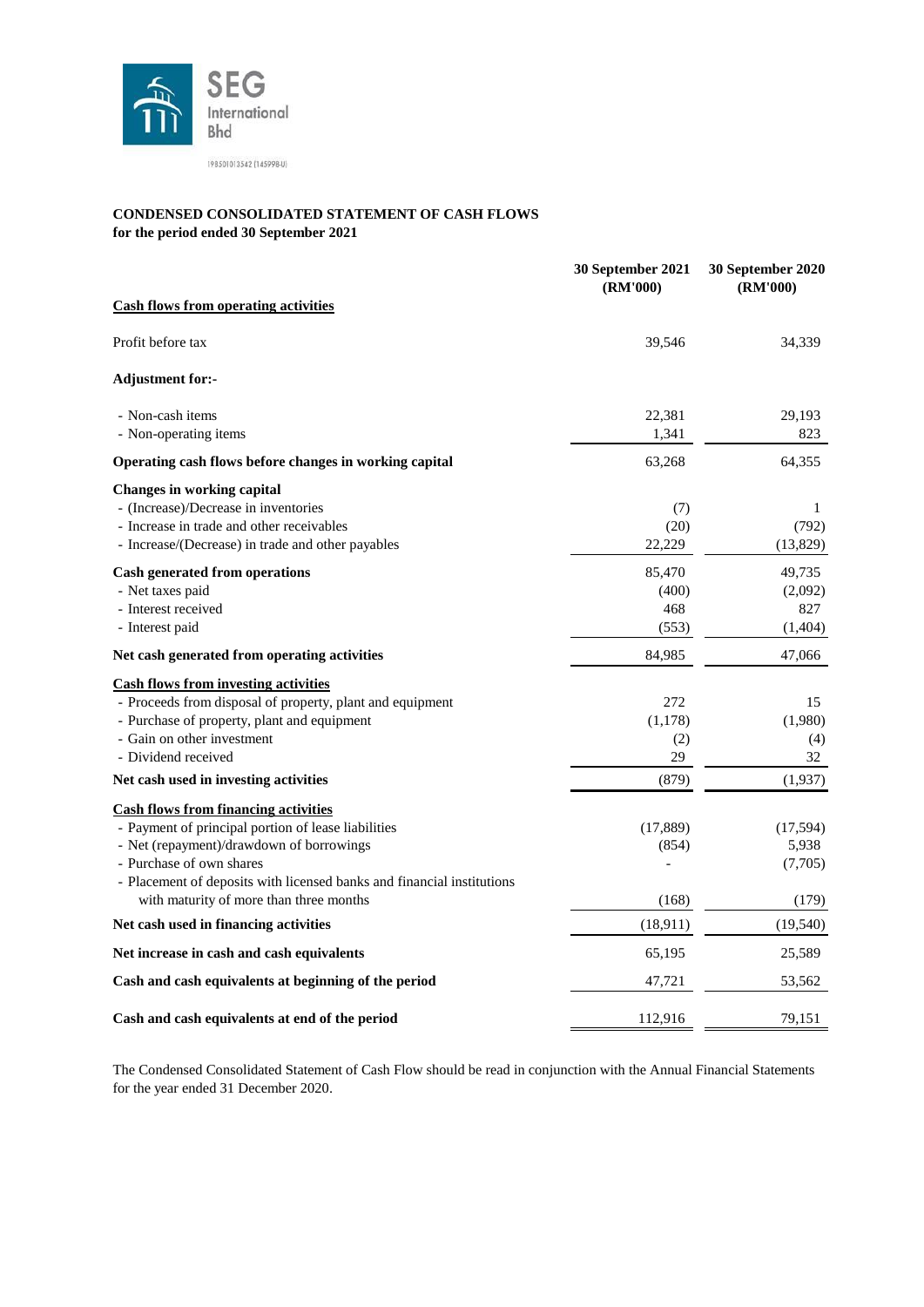

# *A. DISCLOSURE REQUIREMENTS AS PER MALAYSIAN FINANCIAL REPORTING STANDARD ("MFRS") 134*

#### **1. Basis of preparation**

The interim financial report is unaudited and has been prepared in accordance with the reporting requirements of MFRS 134: Interim Financial Reporting and the requirements of the Companies Act 2016 in Malaysia, where applicable.

The report has also been prepared in accordance with the applicable disclosure provisions of the Listing Requirements of Bursa Malaysia Securities Berhad.

The interim financial report should be read in conjunction with the audited financial statements of the Group for the year ended 31 December 2020. The explanatory notes attached to the interim financial statements provide an explanation of events and transactions that are significant to an understanding of the changes in the financial position and performance of the Group since the year ended 31 December 2020.

# **2. Significant accounting policies**

#### **2.1 Change of accounting policies**

The Group re-assessed its accounting policy for the property, plant and equipment with respect to measurement of certain classes of property, plant and equipment after initial recognition. The Group has previously measured all property, plant and equipment using cost model whereby, after initial recognition of the asset classified as property, plant and equipment, the asset was carried at cost less accumulated depreciation and accumulated impairment losses.

During the quarter ended 30 September 2021, the Group elected to change the method of accounting for land and buildings classified as property, plant and equipment from cost model to revaluation model, as the Group believes that the revaluation model more effectively demonstrates the carrying value of the land and the buildings.

After the initial recognition, the Group uses the revaluation model, whereby land and buildings will be measured at fair value at the date of the revaluation. The Group applied the revaluation model prospectively.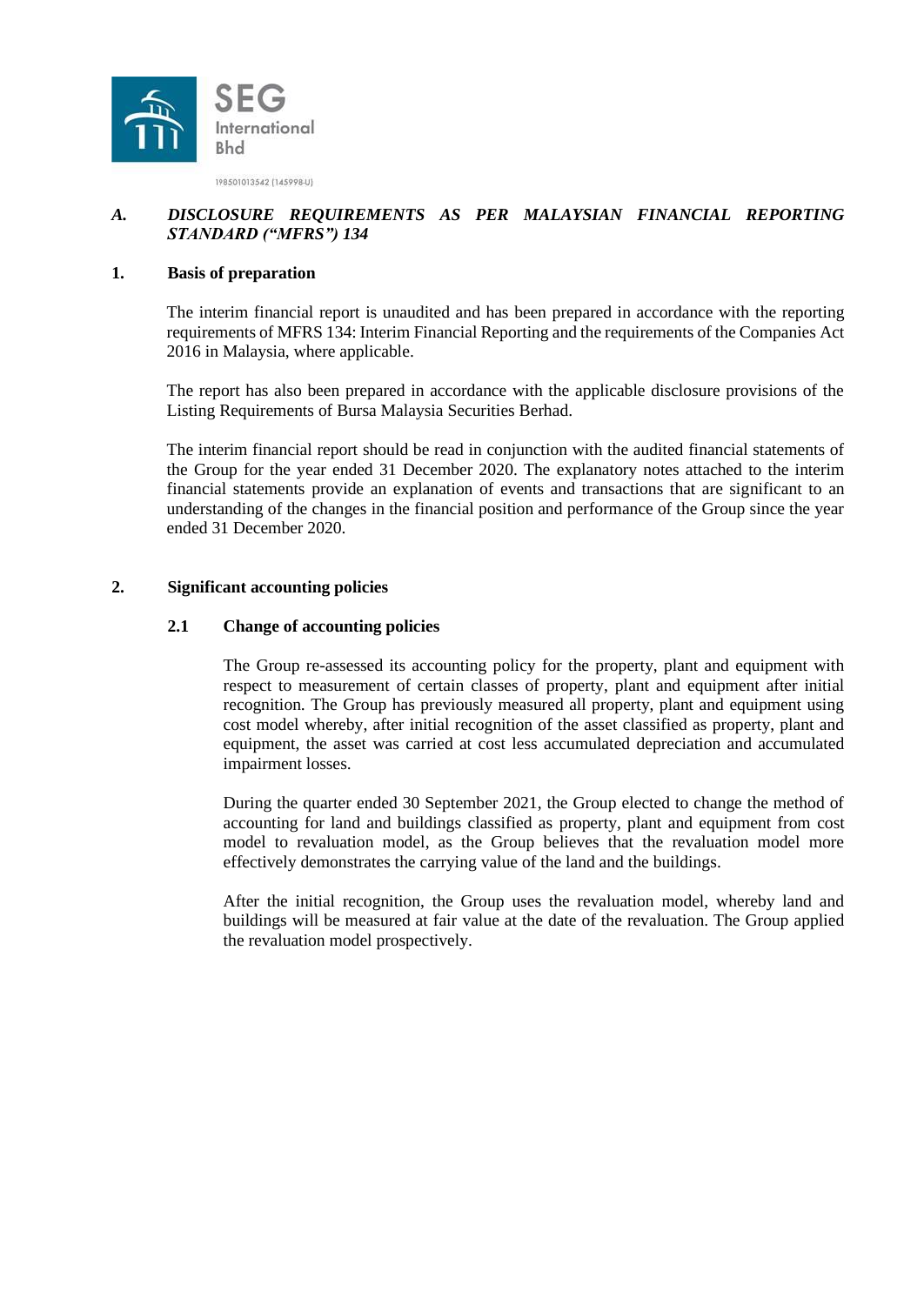

# **2. Significant accounting policies (cont'd)**

# **2.1 Change of accounting policies (cont'd)**

The impact due to the recognition of land and buildings in property, plant and equipment at revaluation model is as follows:

|                                                              | Property, |
|--------------------------------------------------------------|-----------|
|                                                              | plant and |
|                                                              | equipment |
|                                                              | (RM'000)  |
| Carrying amount as at 1 January 2021*                        | 74,935    |
| <b>Additions</b>                                             | 1,178     |
| Depreciation for the period                                  | (6,831)   |
| Disposal                                                     | (371)     |
| Level 3 revaluation gain on revaluation on 30 September 2021 | 27,530    |
| Carrying amount and fair value as at 30 September 2021       | 96,441    |

\* The Group changed the accounting policy with respect to the measurement of land and buildings as at 30 September 2021 on a prospective basis. Therefore, the fair value of the land and buildings was not measured at 1 January 2021.

#### **2.2 Adoption of Standards, Amendments and Annual Improvements to Standards**

The accounting policies adopted in the preparation of the interim financial report are consistent with those followed in the preparation of the Group's audited financial statements for the financial year ended 31 December 2020, except for the following:

# **Standards, Amendments and Annual Improvements to Standards effective for the financial periods beginning on or after 1 January 2021**

Amendments to MFRS 9, MFRS 139, MFRS 7, MFRS 4, MFRS 16 Interest Rate Benchmark Reform- Phase 2 Amendments to MFRS 16 Covid-19 Related Rent concessions

The adoption of the above Amendments to MFRS did not have any material effect on the financial statements in the period of initial application. On 1 April 2021, Malaysian Accounting Standards Board issued a further extension to the Amendment to MFRS 16: Covid 19 Related Rent Concessions to cover periods beyond 30 June 2021 that can be applied for reporting periods beginning on or after 1 April 2021 but earlier application is also permitted. The Group and the Company continue to apply the practical expedient allowed by the amendment whereby the lessee shall account for any change in lease payments resulting from the rent concession the same way it would account for as if there is no lease modification.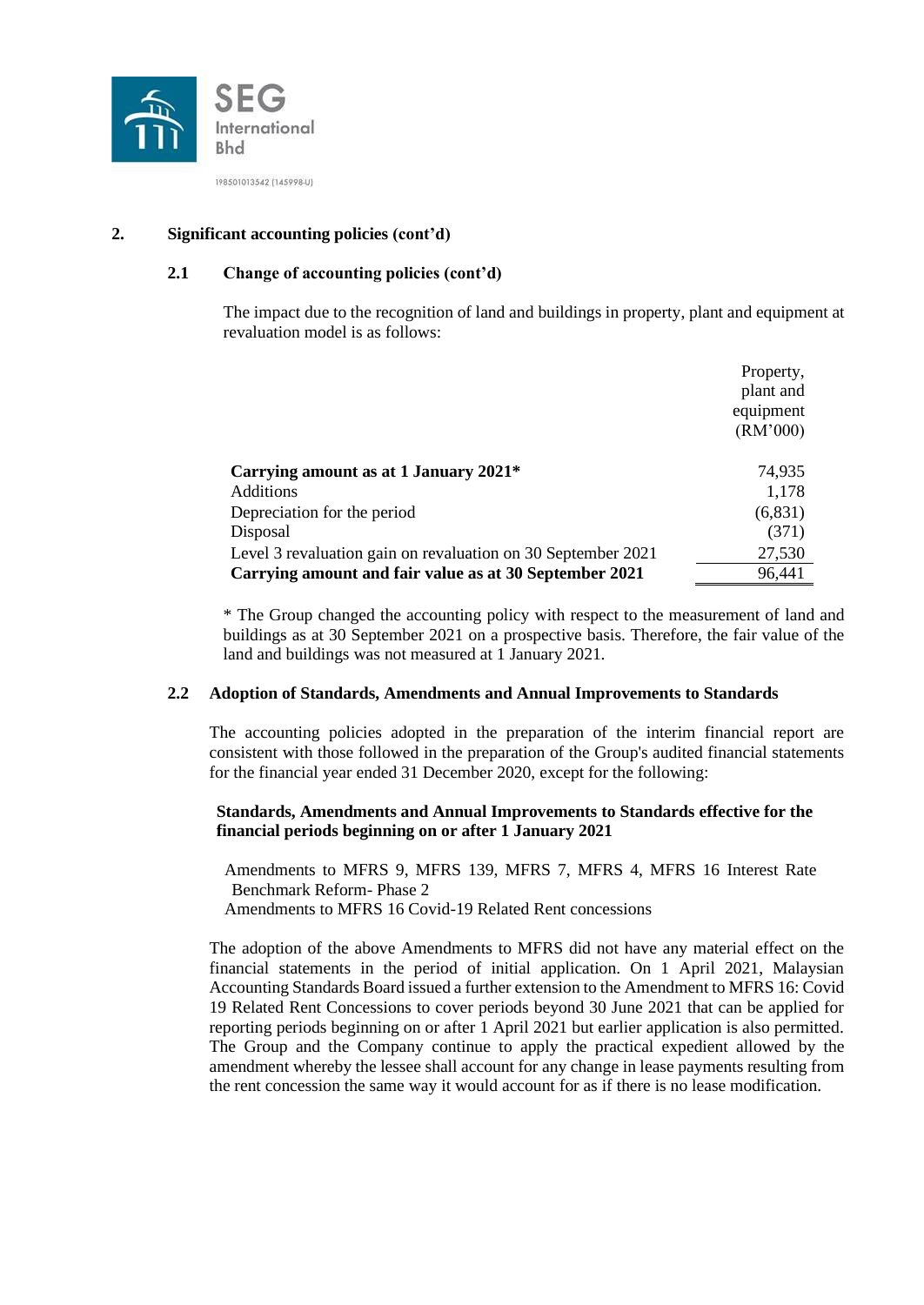

### **2. Significant accounting policies (cont'd)**

### **2.2 Standards issued but not yet effective**

At the date of authorisation of the interim financial report, the following Standards were issued by the Malaysian Accounting Standards Board (MASB) but are not yet effective and have not been adopted by the Group:

| <b>Description</b>                                                 | <b>Effective for</b><br>annual periods<br>beginning on<br>or after |
|--------------------------------------------------------------------|--------------------------------------------------------------------|
| Annual improvements to MFRS standards 2018-2020                    | 1 January 2022                                                     |
| Amendments to MFRS 116, Property, Plant and Equipment – Proceeds   |                                                                    |
| before Intended used                                               | 1 January 2022                                                     |
| Amendments to MFRS 3 – Reference to the Conceptual Framework       | 1 January 2022                                                     |
| Amendments to MFRS 137 – Onerous Contracts – Cost of fulfilling a  |                                                                    |
| Contract                                                           | 1 January 2022                                                     |
| Amendments to MFRS 17 Insurance Contract                           | 1 January 2023                                                     |
| Amendments to MFRS 101 Classification of Liabilities as Current or | 1 January 2023                                                     |
| Non-current                                                        |                                                                    |
| Amendments to MFRS 101 Disclosure of Accounting Policies           | 1 January 2023                                                     |
| Amendments to MFRS 10 and MFRS 128 Sales or Contribution of Asset  |                                                                    |
| between an Investor and its Associate or Joint Venture             | Deferred                                                           |

#### **3. Qualification of Audit Report**

The audit report of the financial statements of the Group for the year ended 31 December 2020 was not qualified.

#### **4. Seasonal or cyclical factors**

Full-time students enrol for courses during certain periods of the year whereas adult learners (parttime students) do not have preference for specific intakes.

With the combination of both full-time and part-time programmes offered by the Group, the effects of seasonal or cyclical factors are minimised.

#### **5. Nature and amount of items affecting assets, liabilities, equity, net income, or cash flows that are unusual.**

There were no material unusual items affecting the assets, liabilities, equity, net income or cash flows of the Group for the period ended 30 September 2021.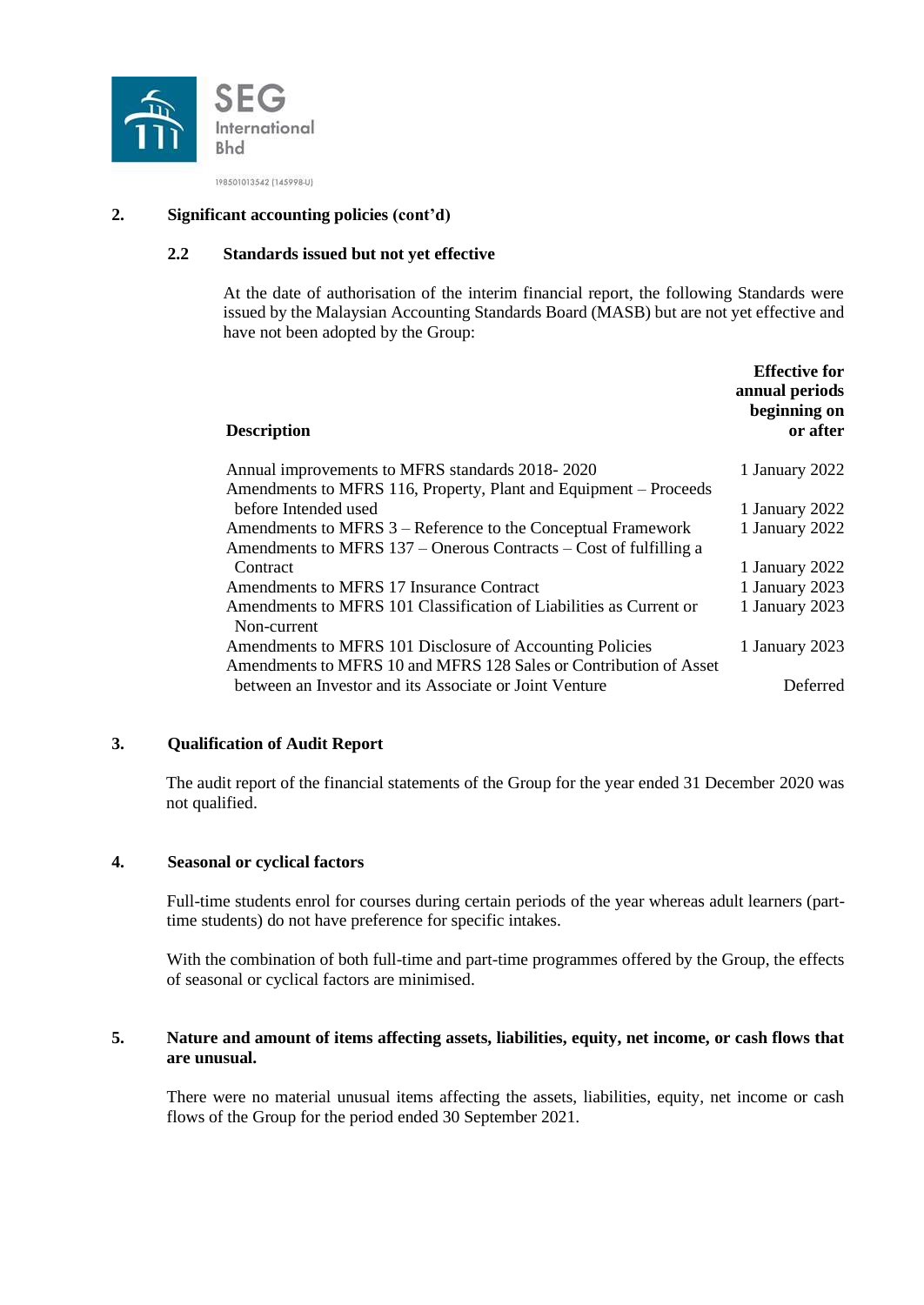

#### **6. Nature and amount of changes in estimates**

There were no changes in estimates of amounts previously reported which have a material effect in the financial period ended 30 September 2021.

### **7. Issuance, cancellations, repurchases, resale and repayments of debt and equity securities**

There were no cancellations, repurchases, resale and repayments of debts and equity securities during the financial period ended 30 September 2021.

The shares repurchased are being held as treasury shares in accordance with Section 127(4)(b) of the Companies Act 2016.

#### **8. Dividend paid**

No dividend has been declared and paid during the quarter under review.

# **9. Segment reporting**

The Group's turnover and profits were derived mainly from education and training activities and accordingly, no segment reporting is presented.

#### **10. Material subsequent events**

There are no material subsequent events that have not been reflected in the financial statements for the financial period ended 30 September 2021.

#### **11. Changes in composition of the Group**

There were no major changes in the composition of the Group during the financial period ended 30 September 2021.

### **12. Changes in contingent liabilities or contingent assets**

There were no material contingent liabilities or contingent assets of the Group as at 30 September 2021.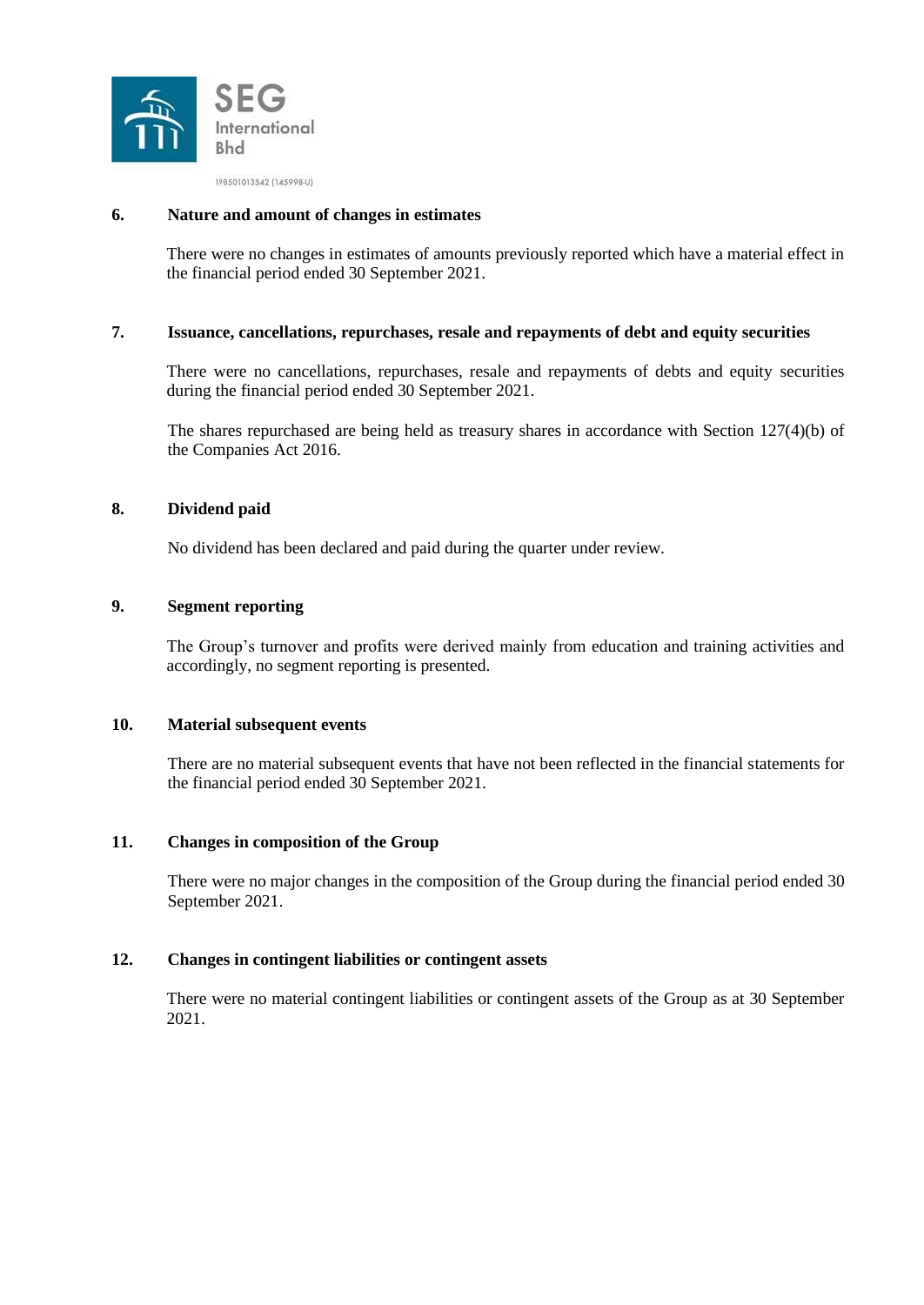

# **13. Capital Commitment**

Authorised capital expenditure not provided for in the financial statements as at 30 September 2021.

|     |                                                                                                        | (RM'000)                               |
|-----|--------------------------------------------------------------------------------------------------------|----------------------------------------|
|     | Approved and contracted for<br>Equipment - software                                                    | 2,530                                  |
| 14. | Deposits, cash and bank balances                                                                       |                                        |
|     |                                                                                                        | As at<br>30 September 2021<br>(RM'000) |
|     | Total deposits, cash and bank balances<br>Less: Deposits with licensed banks and financial institution | 118,408                                |
|     | with maturity of more than three months                                                                | (5, 492)                               |
|     | Total cash and cash equivalents                                                                        | 112,916                                |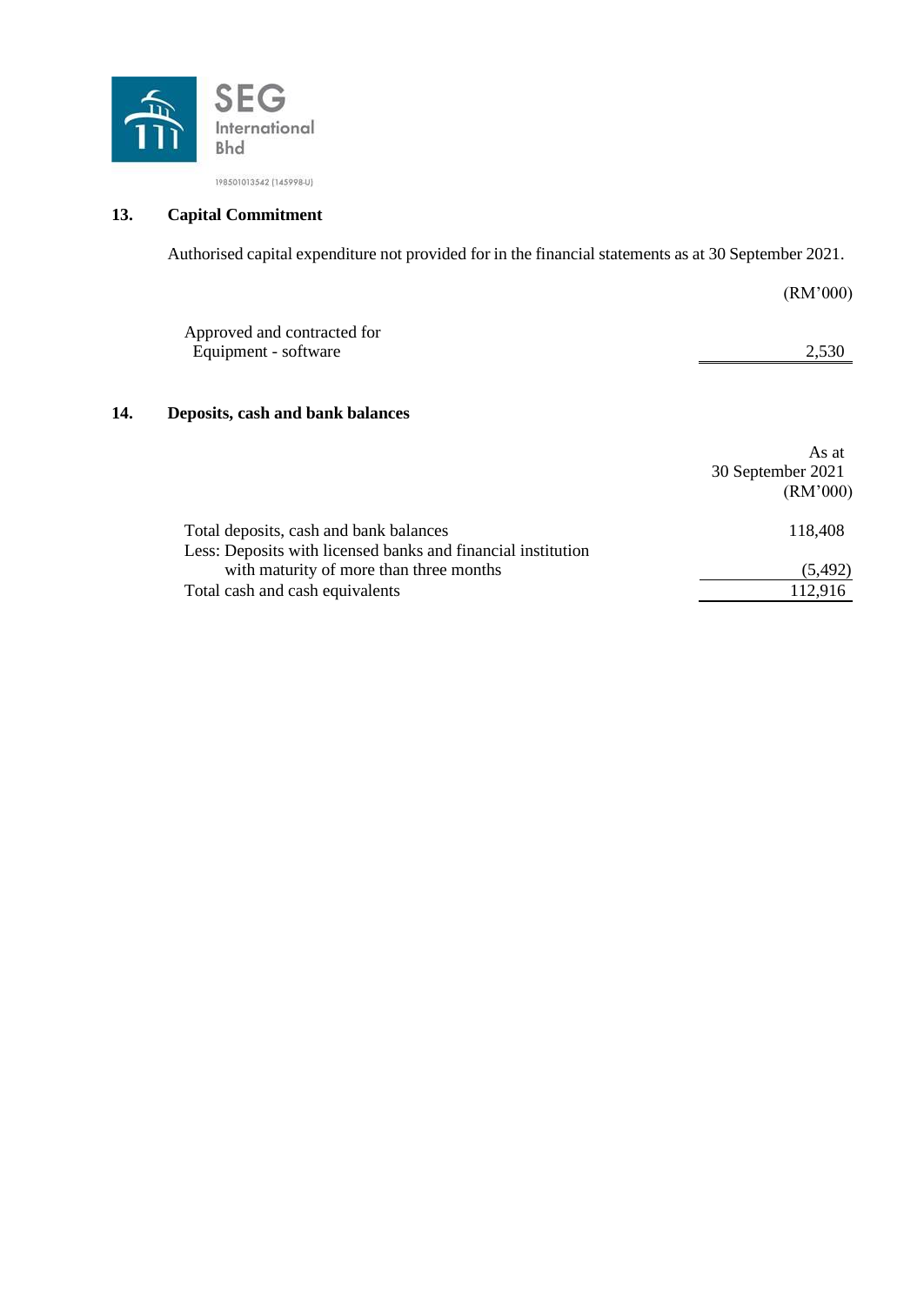

# *B. DISCLOSURE REQUIREMENTS AS PER BURSA MALAYSIA SECURITIES BERHAD LISTING REQUIREMENTS*.

# **1. Review of performance**

For the period ended 30 September 2021, the Group achieved a revenue of RM166.4 million and a profit before taxation of RM39.5 million, an increase of 9.6% and increase of 15.2 % respectively, as compared to the corresponding period in 2020.

The Group achieved earnings before interest, tax, depreciation and amortisation ("EBITDA") of RM69.6 million compared to RM65.4 million in the corresponding period in 2020. This reflects an increase of 6.4% in EBITDA.

The improvement in EBITDA and profit before tax is mainly due to the revenue growth for the period under review, efficient utilisation of the assets and improvement in enrolment of new students.

# **2. Variation of results against preceding quarter**

The Group recorded a profit before taxation of RM16.6 million for the quarter under review compared to a profit before tax of RM13.7 million in the preceding quarter. The stronger results is inline with the improvement in revenue for this quarter arising from better student enrolment.

#### **3. Prospects for 2021**

The Covid-19 pandemic and the subsequent movement control orders have affected many industries and the higher education sector was no exception. The restrictions in movement and travel have affected the Group's revenue in 2020. During this period, the Group has developed relevant new course offerings to meet the current market demand. We have also relooked at our internal processes to streamline operations and automated functions to improve efficiency and customer service. With these new strategies, the Group believes that we can overcome the current challenges.

#### **4. Profit forecast**

Not applicable.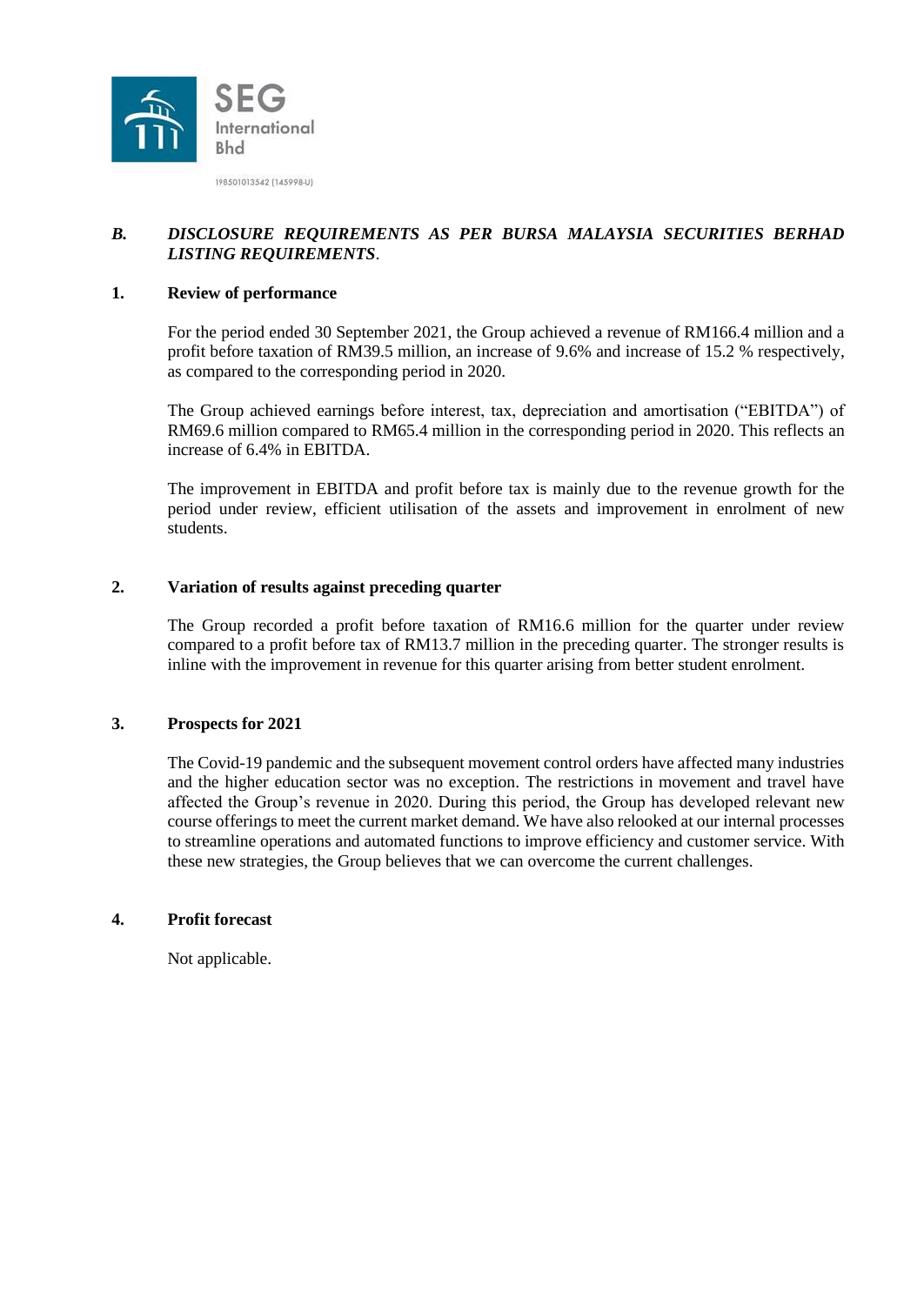

# **5. Notes to the Consolidated Statement of Comprehensive Income**

Profit before taxation is arrived at after charging/(crediting):

| Current   | Comparative |            |            |
|-----------|-------------|------------|------------|
| Quarter   | Quarter     | Cumulative | Cumulative |
| Ended     | Ended       | to-date    | to-date    |
| 30/9/2021 | 30/9/2020   | 30/9/2021  | 30/9/2020  |
| (RM'000)  | (RM'000)    | (RM'000)   | (RM'000)   |
|           |             |            |            |
| 317       | (934)       | 900        | 1,094      |
| 2,201     | 2,645       | 6,901      | 8,178      |
| 5,937     | 5,733       | 17,339     | 16,744     |
| 173       | 448         | 553        | 1,404      |
| 1,690     | 2,065       | 5,163      | 5,419      |
| (200)     | (284)       | (468)      | (827)      |
|           |             |            |            |
| (1)       | (7)         | (87)       | (9)        |
| (34)      | 659         | (572)      | (118)      |
|           |             |            |            |

# **6. Income tax**

|                     | Current quarter ended         | Cumulative to-date            |
|---------------------|-------------------------------|-------------------------------|
|                     | 30 September 2021<br>(RM'000) | 30 September 2021<br>(RM'000) |
| Current income tax  |                               |                               |
| - current           | 3,862                         | 7,039                         |
| - prior year        | 29                            | 29                            |
|                     | 3,891                         | 7,068                         |
| Deferred income tax |                               |                               |
| - current           | (1,019)                       | (2,285)                       |
| - prior year        |                               |                               |
|                     | (1,019)                       | (2,285)                       |
| Total               | 2,872                         | 4,783                         |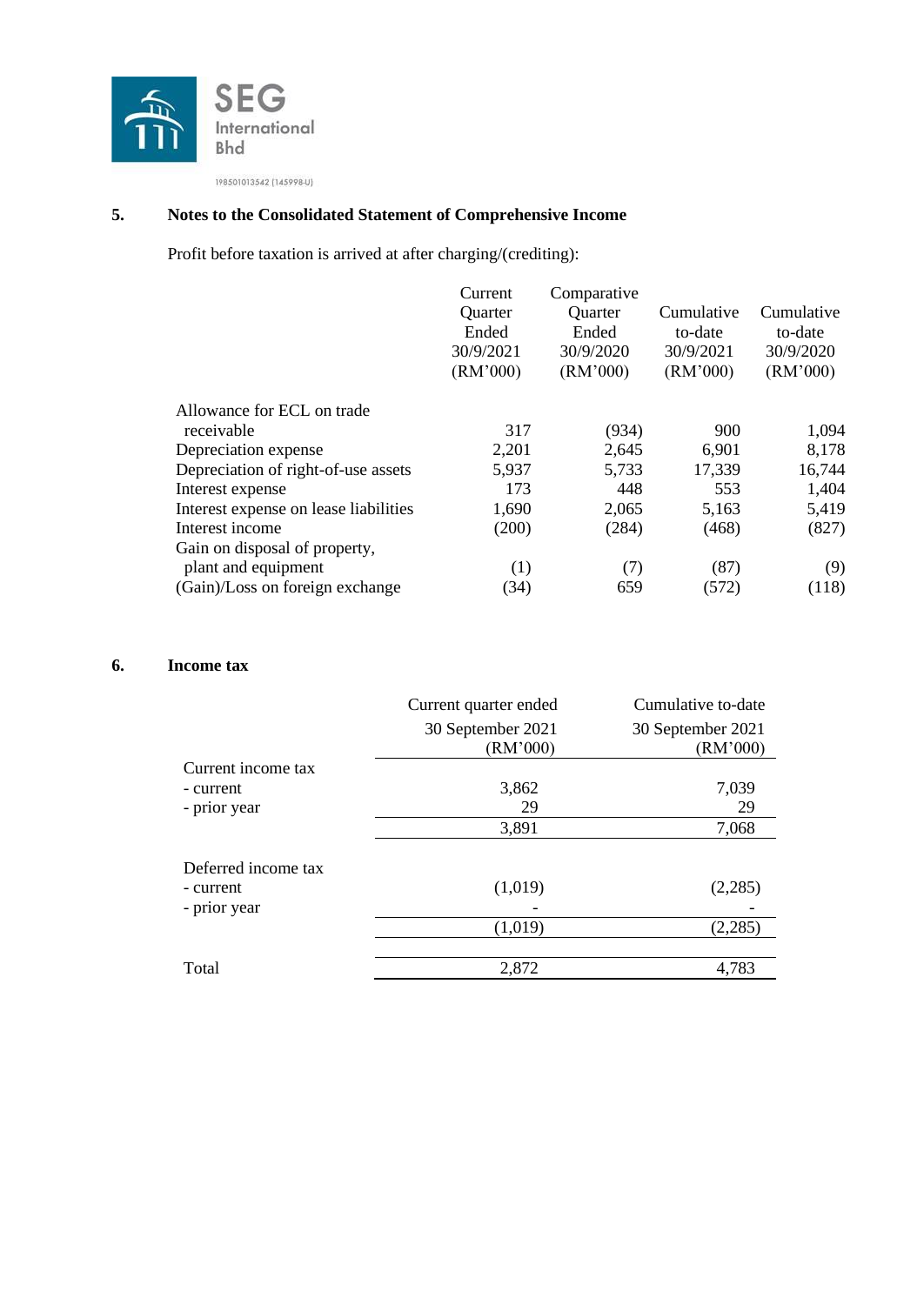

# **7. Status of corporate proposals announced**

There are no corporate proposals announced that have not been completed.

# **8. Borrowing and debt securities**

The Group's borrowings as at 30 September 2021 are as follows:

|                               | LUM VUU J |
|-------------------------------|-----------|
|                               |           |
| Current                       |           |
| - Overdraft                   | 13,774    |
| - Other short-term borrowings | 18,500    |
|                               | 32,274    |
| Non-current                   |           |
| - Long-term borrowings        |           |
|                               | 32,274    |
|                               |           |

 $(DM'000)$ 

The above borrowings are secured and denominated in Ringgit Malaysia.

# **9. Changes in material litigation**

There were no pending material litigations as at 17 November 2021.

#### **10. Dividend**

No dividend has been declared and paid during the quarter under review.